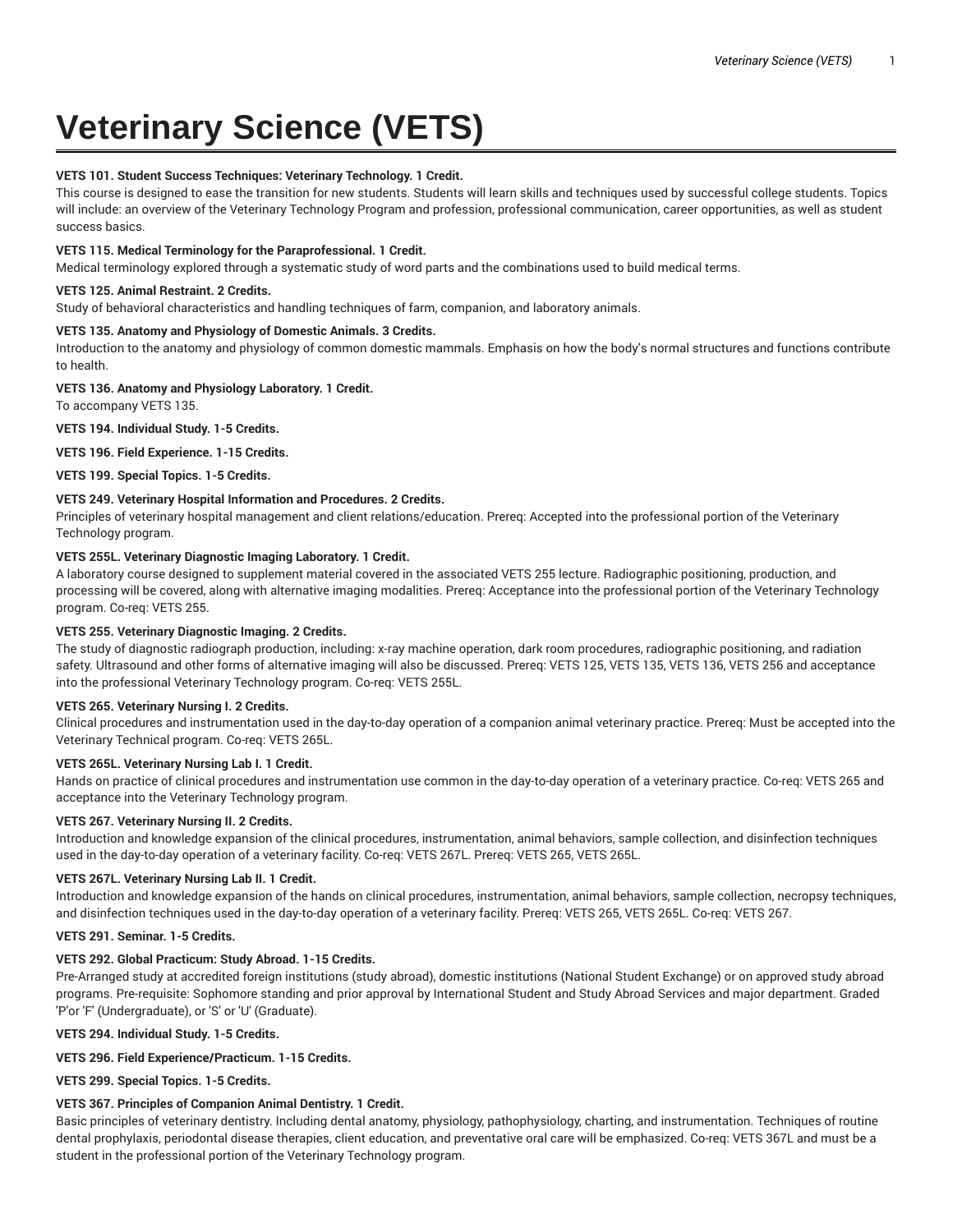## **VETS 367L. Principles of Companion Animal Dentistry Lab. 1 Credit.**

Basic principles of veterinary dentistry lab. Including dental anatomy, physiology, pathophysiology, charting, and instrumentation. Techniques of routine dental prophylaxis, periodontal disease therapies, client education, and preventative oral care will be emphasized. Co-req: VETS 367.

## **VETS 369. Companion Small Mammal and Exotic Animal Health and Husbandry. 2 Credits.**

Students will be introduced to the biology, reproduction, and husbandry requirements of domestic small mammal and exotic species. The role these species play in the human animal bond will also be addressed. Prereq: VETS 135. Restrictions: Students must be of sophomore status and majoring or minoring in Veterinary Technology, Animal Science, or Equine Science.

### **VETS 369L. Companion Small Mammal and Exotic Animal Health and Husbandry Laboratory. 1 Credit.**

A laboratory course for Veterinary Technology students which is designed to supplement material covered in the associated lecture, VETS 369. Handling, restraint, nursing, and management techniques relating to small mammal and exotic species will be covered. Prereq: VETS 135, VETS 136, VETS 256. Co-req: VETS 369. Restrictions: Current status in the professional curriculum of the NDSU Veterinary Technology Program is required.

#### **VETS 379. Global Seminar. 1-6 Credits.**

NDSU instructed experience or field study in a foreign country. Conducted in English for residence credit. Pre-requisite: Prior approval by International Student and Study Abroad Services and major department. May be repeated. Standard Grading.

#### **VETS 385. Veterinary Parasitology. 2 Credits.**

Study of parasitology principles commonly dealt with in veterinary medicine. Co-req: VETS 385L and acceptance into the professional portion of the Veterinary Technology program.

### **VETS 385L. Veterinary Parasitology Lab. 1 Credit.**

Study of parasitology procedures commonly utilized in veterinary medicine. Co-req: VETS 385 and admission to the professional portion of the Veterinary Technology program.

#### **VETS 386. Veterinary Hematology. 2 Credits.**

Study of hematology in mammals with a veterinary medicine emphasis. Co-req: VETS 386L and acceptance into the professional portion of the Veterinary Technology program.

#### **VETS 386L. Veterinary Hematology Lab. 1 Credit.**

Study of hematology procedures commonly utilized in veterinary medicine. Co-req: VETS 386 and admission to the professional portion of the Veterinary Technology program.

## **VETS 387. Veterinary Clinical Pathology. 2 Credits.**

A course regarding the study of urine analysis, cytology and serum chemistry principles and procedures commonly utilized in veterinary medicine. Coreq: VETS 387L and acceptance into the professional portion of the Veterinary Technology program.

## **VETS 387L. Veterinary Clinical Pathology Laboratory. 1 Credit.**

Hands-on course regarding the study of urine analysis, cytology and serum chemistry principles and procedures commonly utilized in veterinary medicine. Co-req: VETS 387 and acceptance into the professional portion of the Veterinary Technology program.

### **VETS 391. Seminar. 1-5 Credits.**

# **VETS 392. Global Practicum: Study Abroad. 1-15 Credits.**

Pre-Arranged study at accredited foreign institutions (study abroad), domestic institutions (National Student Exchange) or on approved study abroad programs. Pre-requisite: Sophomore standing and prior approval by International Student and Study Abroad Services and major department. Graded 'P'or 'F' (Undergraduate), or 'S' or 'U' (Graduate).

## **VETS 394. Individual Study. 1-5 Credits.**

**VETS 399. Special Topics. 1-5 Credits.**

## **VETS 455. Veterinary Applied Pharmacy Practices. 1 Credit.**

Practice of veterinary pharmacology including dose calculations, pharmacy terms, prescribing practices, drug dispensing, and regulations governing drug approval, prescribing and dispensing in veterinary practice. Co-req: VETS 457. Prereq: VETS 386 and admission to the professional portion of the Veterinary Technology program.

## **VETS 456. Veterinary Pharmacology and Pharmacy Practice. 2 Credits.**

Use of drugs in veterinary medicine including commonly used drugs and drug classes and their indications, contraindications and therapeutic effects. Regulations affecting the prescribing and dispensing of drugs in veterinary medicine. Prereq: restricted to Pharmacy majors only.

## **VETS 457. Veterinary Pharmacology. 2 Credits.**

Students will learn about veterinary drugs, how they work, and how they are used, so that students can safely, knowledgably, and confidently administer and dispense drugs in veterinary practice. Co-req: VETS 455. Prereq: Acceptance into the professional portion of the Veterinary Technology program.

## **VETS 460L. Veterinary Anesthesiology Lab. 1 Credit.**

Preparation for and assistance with veterinary surgical procedures. Provision of proper aftercare for veterinary surgical patients. Prereq: VETS 357, VETS 385, VETS 386 and students must be admitted to the professional portion of the Veterinary Technology program. Co-req: VETS 460.